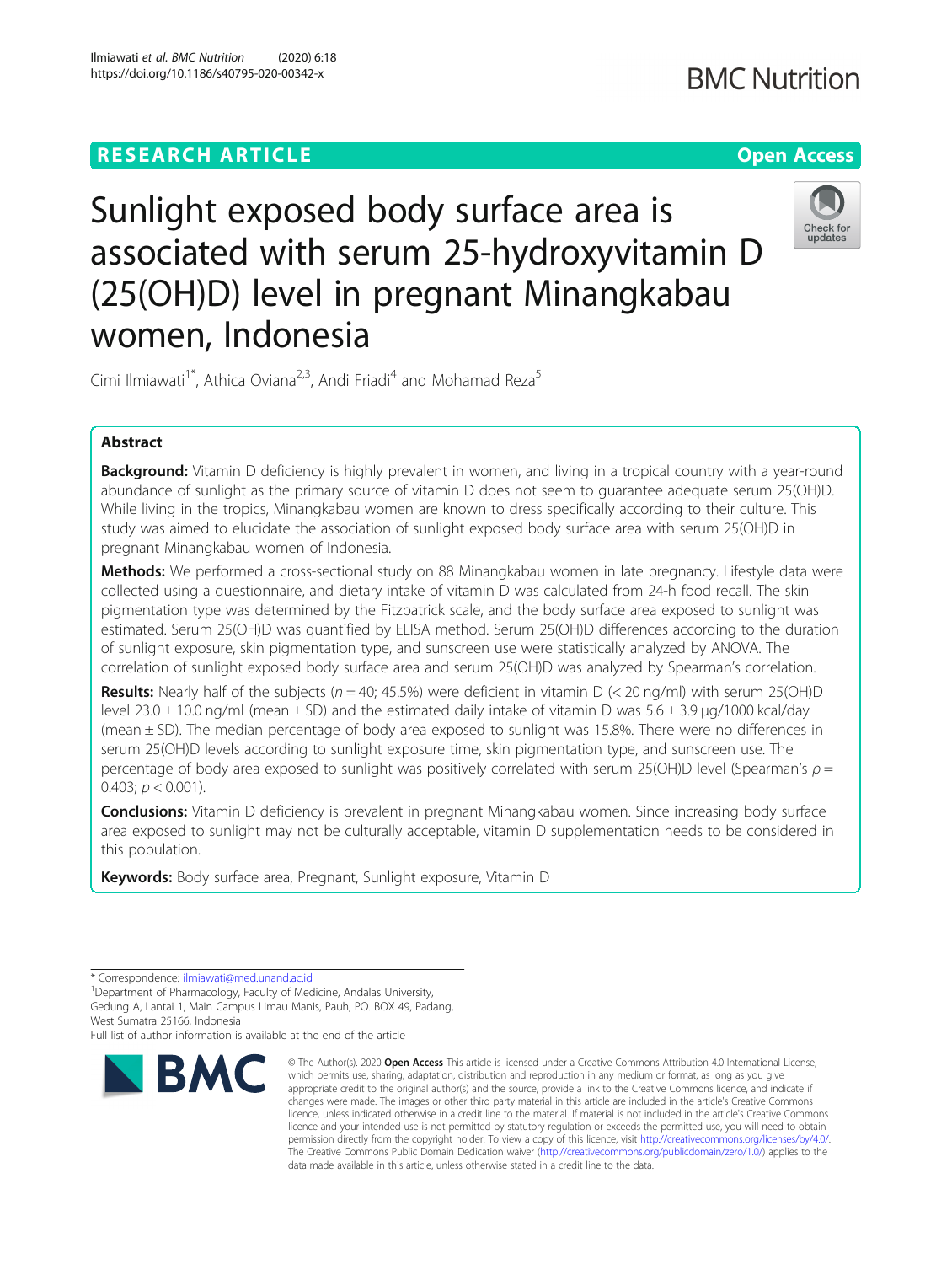## Background

Vitamin D deficiency (VDD) has been reported from many countries and across different populations, making it a global public health concern [[1\]](#page-5-0). In South Asia, the prevalence of VDD was estimated to be 70% or more, while in South-East Asia, it varied between 6 and 70% [[2](#page-5-0)]. Currently, there is no scientific agreement regarding the cut-off points to define low vitamin D status due to nonstandardized laboratory methods to measure the biomarker, total serum 25-hydroxyvitamin D [25(OH)D]. Serum 25(OH)D value below 12 ng/mL (30 nmol/L) is considered to be associated with elevated risk of osteomalacia, whereas value between 20 and 50 ng/mL (50–125 nmol/L) appeared to be sufficient for the skeletal health in the general population [[3](#page-5-0)] and a blood level above 30 ng/ mL to optimize vitamin D's effect on calcium metabolism [[4\]](#page-5-0). In China, it was reported that 63.7% of pregnant women were vitamin D deficient [25(OH)D < 50 nmol/L] [[5\]](#page-5-0), while in Turkey, the number was 94.8% [[6](#page-5-0)]. In Vietnam, 60% of women in late pregnancy had low serum 25(OH)D level (< 75 nmol/L) [[7](#page-5-0)]. A study in Kenya, a tropical country, showed that 51% of women had insufficient (< 75 nmol/L), and 21% had deficient serum 25(OH)D level  $\langle$  50 nmol/L) [\[8\]](#page-5-0). With the high prevalence of VDD in women reported in sunny countries [[8](#page-5-0)– [10](#page-5-0)], VDD in pregnant women needs particular attention because of the potential unwanted birth outcome.

VDD during pregnancy may adversely affect the offspring. Monitoring the serum level of 25(OH)D during the antenatal period is warranted as a preventive measure to decrease morbidity during pregnancy and lactation period and to mitigate the adverse effect on the fetus, newborn, and child [[11\]](#page-5-0). Studies in Poland and the US found that VDD in pregnant women with serum 25(OH)D < 75 nmol/L was associated with an increased risk of preeclampsia [\[12,](#page-5-0) [13\]](#page-5-0). Lower serum 25(OH)D has been shown to associate with increased risk of macrosomia, and vitamin D supplementation is advised during pregnancy [[14\]](#page-5-0). A study in Kenya showed that vitamin D insufficiency is associated with neonatal stunting [\[8](#page-5-0)]. Identifying factors related to serum 25(OH)D in a specific population is essential to devise appropriate measures to prevent deficiency.

Geographical factor, like season  $[15]$  $[15]$  and latitude  $[16]$  $[16]$  $[16]$ , affects the intensity of ultraviolet B (UVB) radiation as the primary source of vitamin D3 synthesis in the exposed skin [[17](#page-5-0)]. Other factors such as skin pigmentation type [\[18](#page-5-0)], amount of sunlight exposed body surface area (BSA) [\[19](#page-5-0)], sunscreen application, and dressing [\[20](#page-5-0)] may also influence serum 25(OH)D level. Daily dressing habits may affect serum 25(OH)D level because the type of fabric used may prevent UVB radiation absorption by the skin. Moreover, the size of the body surface area exposed to sunlight determines the amount of vitamin D synthesis in the skin [\[20](#page-5-0)].

Minangkabau women living in West Sumatra, Indonesia, are known to adhere to culturally acceptable dressing code in their daily life. It is common to cover the whole-body area except for the face, hands, and feet. A recent study in young Minangkabau women found that 97% of subjects were vitamin D deficient and that sleep quality, dietary intake, and sunscreen use were predictors of serum 25(OH)D [[21](#page-5-0)]. The research underlines that residing in a tropical country does not guarantee the adequacy of serum vitamin D, and other factors need to be considered. Considering the highly prevalent low 25(OH)D serum in Indonesian women, the bodycovering dressing characteristic of Minangkabau women, and the limited study on pregnant women, we undertook research examining the association of sunlight exposed body surface area with serum 25(OH)D level in Minangkabau women during late pregnancy.

#### Methods

### Study subjects

This study was approved by the ethics committee of the Faculty of Medicine Andalas University (Approval No.005/KEP/FK/2019). Eighty-eight last trimester healthy pregnant women were recruited from February to June 2019 from a public health center in Padang by purposive sampling.

### Dietary vitamin D intake assessment

Subjects were interviewed by using a structured questionnaire, and 24-h food recall for the last 2 days (one weekday and one weekend) was employed to assess vitamin D intake [[22\]](#page-5-0). The 24-h food recall method was performed as a direct interview by a trained interviewer and was facilitated with photographs of various serving sizes of foods. Dietary vitamin D intake was calculated by using the Nutrisurvey software with the Indonesian food database [[23\]](#page-5-0).

# Sunlight exposure, sunscreen use, and skin pigmentation type assessment

Questionnaire-guided interview was performed to obtain data on duration of sunlight exposure during the last 2 days (in minute) [\[24](#page-5-0)], on habitual dressing when going outdoor (percentage of body surface area exposed to sunlight) [[19\]](#page-5-0), on skin pigmentation (Fitzpatrick's scale) [[25\]](#page-5-0), and sunscreen application (regular, irregular, nonuser) [[20](#page-5-0)]. The skin pigmentation type was also assessed by observation [[26](#page-5-0)].

# Serum 25(OH)D analysis

All enrolled pregnant women had blood samples taken from their antecubital vein. Blood samples were directly transferred and stored in the biomedical laboratory at the Faculty of Medicine, Andalas University, for serum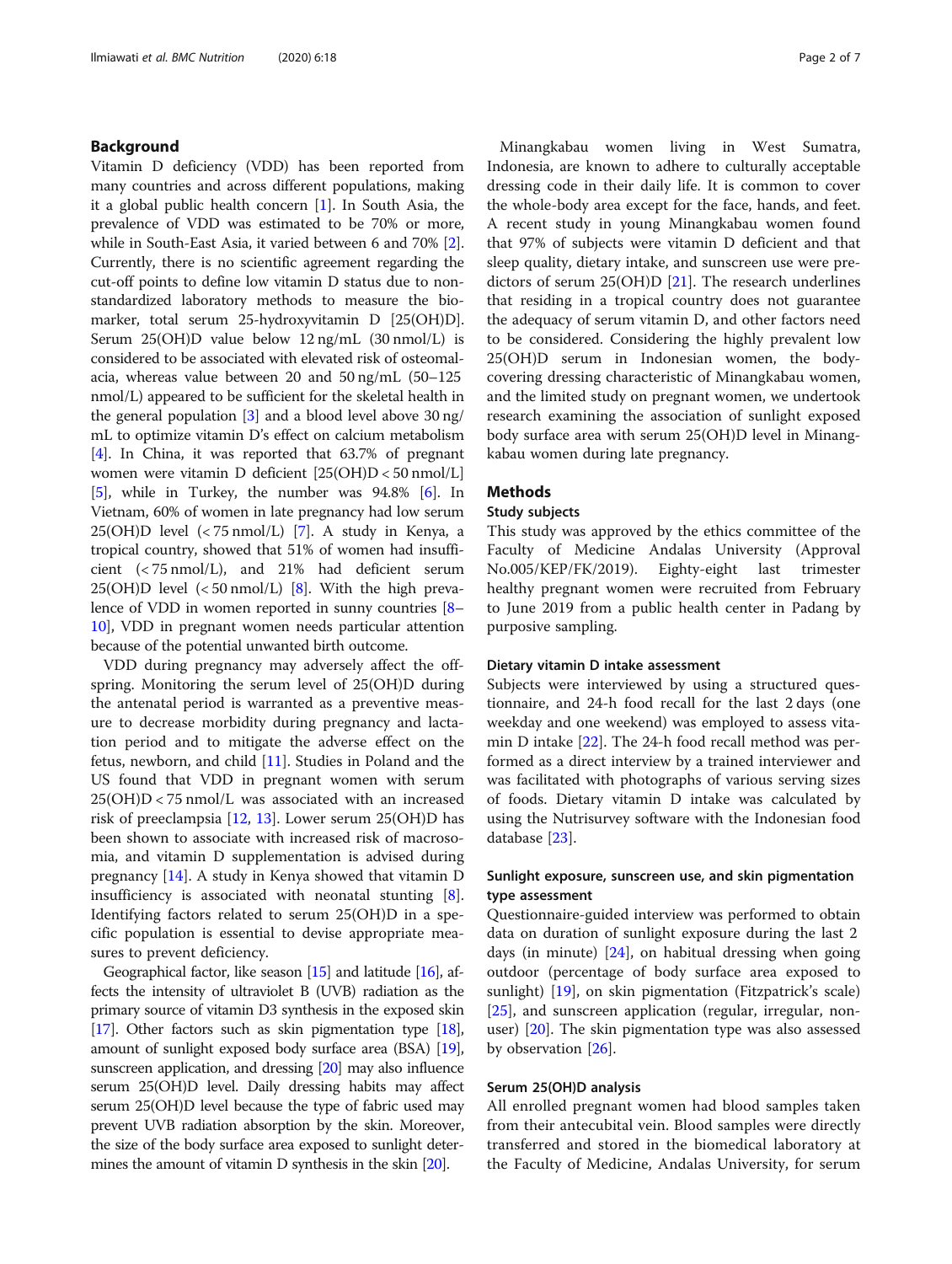25(OH)D assay. The serum samples were separated by centrifugation at 3500 rpm at 4 °C for 10 min, then stored in aliquots at − 80 °C. Serum 25(OH)D level was measured by enzyme-linked immunosorbent assay (ELISA) method by using 25(OH)D ELISA Kit (Can-VD-510) produced by Diagnostic Biochem Canada (DBC®) [\[9](#page-5-0), [27](#page-6-0)]. Vitamin D status in this study was defined using the cut-off points suggested by Grant & Holick where vitamin D levels categorized as deficient  $(< 50 \text{ nmol/L} = < 20 \text{ ng/mL}$ , insufficient  $(50-79 \text{ nmol}/$  $L = 20 - 31$  ng/mL) or sufficient  $(80 - 250$  nmol/L = 32-100 ng/mL) [[28\]](#page-6-0).

#### Statistical analysis

Statistical analysis was performed using parametric tests (Pearson correlation and One-Way ANOVA) on normally distributed data. Data with non-normal distribution were logarithmically transformed (log10) to approximate a normal distribution. A non-parametric test (Spearman correlation) was performed on data with non-normal distribution. Statistical significance was determined at a p-value of less than 0.05. All data were analyzed using IBM SPSS version 20.0.

#### Results

Our findings showed that serum 25(OH)D level in thirdtrimester pregnant Minangkabau women was 23.0 ± 10.0 ng/ml (mean  $\pm$  SD) and estimated daily intake of vitamin D  $5.6 \pm 3.9 \,\mu g/1000 \,\text{kcal/day}$  (mean  $\pm$  SD). Nearly a third (29.5%) of the women were exposed to sunlight  $<$  30 min/ day and the median BSA exposed to sunlight was 15.8%. Most of the subjects were of type V skin pigmentation (86.4%) and were non-sunscreen users (79.5%). Other characteristics of subjects are presented in Table 1. We have previously reported that the dietary vitamin D intake in our subjects was not statistically significantly correlated with their levels of serum 25(OH)D [\[29\]](#page-6-0).

Comparisons were performed to examine whether the level of serum 25(OH)D in our subjects was different according to the duration of sunlight exposure, skin pigmentation type, and sunscreen use. The results showed that there was no statistically significant difference in serum 25(OH)D level according to the duration of sunlight exposure  $\left( < 30, 30-60, > 60-120, \text{ and } > 120 \text{ min} \right)$ day; One-Way ANOVA;  $p = 0.63$ ; Fig. [1\)](#page-3-0). Serum 25(OH)D level was also no difference in regards to skin pigmentation type (type III, IV, and V; One-Way

**Table 1** Characteristics of pregnant Minangkabau women in late pregnancy ( $n = 88$ )

| Characteristic                               | f              | %    | Mean  | SD    | Min          | Max  | Mediar |
|----------------------------------------------|----------------|------|-------|-------|--------------|------|--------|
| Age (year)                                   |                |      | 30.6  | 5:03  | 17           | 41   | 30.5   |
| <b>Gestational age (week)</b>                |                |      | 32.6  | 3.7   | 28           | 40   | 32     |
| Number of pregnancy                          |                |      | 2.6   | 1.1   | $\mathbf{1}$ | 5    | 3      |
| Upper arm circumference (cm)                 |                |      | 27.6  | 3.9   | 20           | 38   | 27     |
| Skinfold thickness (cm)                      |                |      | 15.2  | 7.2   | 3            | 35   | 12     |
| Serum 25(OH)D level (ng/mL)                  |                |      | 23.0  | 10.0  | 7.4          | 51.5 | 21.1   |
| Deficiency (< 20 ng/mL)                      | 40             | 45.5 |       |       |              |      |        |
| Insufficiency (20-31 ng/mL)                  | 32             | 36.4 |       |       |              |      |        |
| Sufficiency (32-100 ng/mL)                   | 16             | 18.2 |       |       |              |      |        |
| Vitamin D intake (µg/1000 kcal/day)          |                |      | 5.6   | 3.9   | 0.0          | 16.4 | 4.6    |
| Sunlight exposed BSA (%)                     |                |      | 15.2  | 6.8   | 4.9          | 28.4 | 15.8   |
| Duration of sunlight exposure (minute/day)   |                |      | 110.8 | 156.7 | 0:00         | 990  | 60     |
| $<$ 30                                       | 26             | 29.5 |       |       |              |      |        |
| $30 - 60$                                    | 18             | 20.5 |       |       |              |      |        |
| $>60 - 120$                                  | 25             | 28.4 |       |       |              |      |        |
| >120                                         | 19             | 21.6 |       |       |              |      |        |
| Skin pigmentation type (Fitzpatrick's scale) |                |      |       |       |              |      |        |
| $\  \, \ $                                   | $\overline{1}$ | 1.1  |       |       |              |      |        |
| $\mathsf{IV}$                                | 11             | 76   |       |       |              |      |        |
| $\vee$                                       | 76             | 86.4 |       |       |              |      |        |
| Sunscreen use                                |                |      |       |       |              |      |        |
| Regular                                      | $\overline{7}$ | 8    |       |       |              |      |        |
| Irregular                                    | 11             | 12.5 |       |       |              |      |        |
| Non-user                                     | 70             | 79.5 |       |       |              |      |        |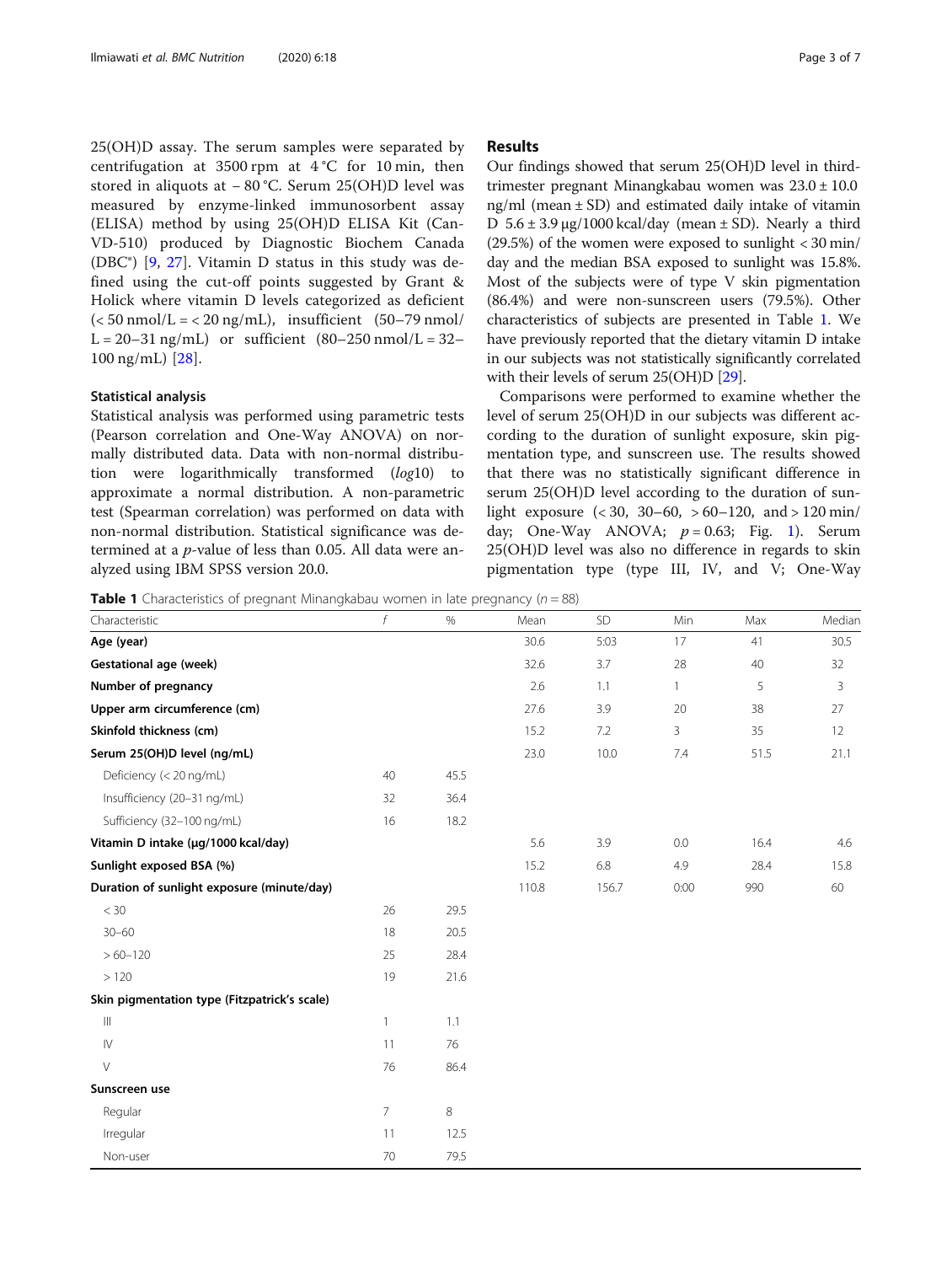<span id="page-3-0"></span>

ANOVA;  $p = 0.51$ , Fig. 2), and sunscreen use (regular, irregular, and non-user; One-Way ANOVA;  $p = 0.72$ , Fig. 3).

To examine the correlation between serum 25(OH)D level with sunlight exposed BSA, Spearman's correlation test was performed, and the results showed that there was a statistically significant positive linear correlation between serum 25(OH)D level and percentage of BSA exposed to sunlight ( $\mathbb{R}^2$  linear = 0.153; Spearman's  $\rho$  = 0.403;  $p = 0.001$ ; Fig. [4\)](#page-4-0).

# **Discussion**

Recent studies showed that VDD is common in Indonesian women [\[9,](#page-5-0) [27,](#page-6-0) [30\]](#page-6-0). Our previous study in healthy young Minangkabau women found that 97.5% of subjects had VDD [\[27\]](#page-6-0). In line with the finding earlier, in this study, we find that 81.8% of pregnant women have





insufficient/deficient serum 25(OH)D level. Serum 25(OH)D level in our study  $(23.0 \pm 10.0 \text{ ng/ml}; \text{ mean } \pm$ SD) is similar to those of pregnant women in other areas in West Sumatra (25.4 ng/ml) [\[30\]](#page-6-0) but higher than those of young Minangkabau women (median 10.5 ng/ml) [\[27](#page-6-0)].

In this study, almost all subjects were categorized into type V skin pigmentation according to Fitzpatrick's scale, with few women had type III and type IV (Fig. 2). There were no pregnant women with type I, type II, or type VI [[25\]](#page-5-0) skin pigmentation as these women are of Minangkabau ethnic group having generally light brown to brown skin. Skin pigmentation largely depends on the concentration and type of melanin in epidermal keratinocytes. Melanin absorbs and scatters ultraviolet radiation, including UVB, therefore negatively affecting the conversion of 7-dehydrocholesterol in the skin into previtamin D3. Studies have shown that people with darker skin had less effective photoproduction and, thus, lower levels of 25(OH)D [[31,](#page-6-0) [32\]](#page-6-0). However, another study found no difference in serum 25(OH)D in dark-skinned (type V-VI of Fitzpatrick's scale) versus fair-skinned (type I-IV of Fitzpatrick scale) subjects after UVB exposure [[33\]](#page-6-0). In line with the previous finding, we did not find a difference in serum 25(OH)D level among type III, type IV, and type V skin type. Nevertheless, there is an uneven distribution of the number of subjects in each skin type, which may limit the interpretation of our result. Furthermore, skin pigmentation per se may have limited influence on serum 25(OH)D, and other physiological and environmental contexts, such as the percentage of sun-exposed BSA, play a determining role.

VDD in pregnancy is of particular importance because it may adversely impact the health of the newborn [\[8\]](#page-5-0). Minangkabau women living in West Sumatra is known to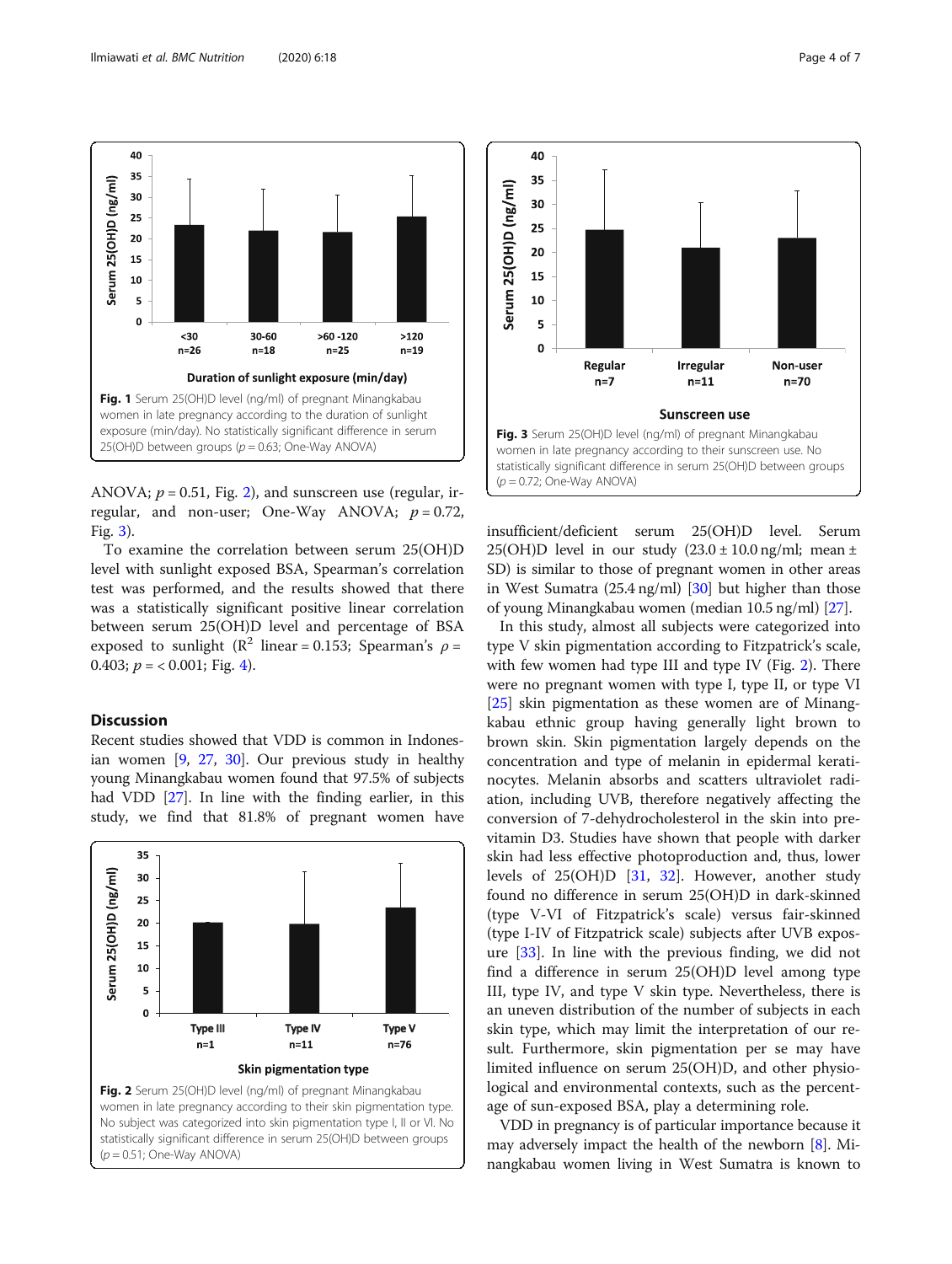<span id="page-4-0"></span>

dress according to their culture where only the face, hands, and occasionally feet are exposed to sunlight. As UVB radiation from sunlight plays a central role in the dermal synthesis of vitamin D from 7-dehydrocholesterol, the dressing habit that hinders sunlight exposure may affect serum vitamin D level [\[20\]](#page-5-0). Our results support this notion where we found that the percentage of BSA exposed to sunlight correlates with serum 25(OH)D level, where 15.3% of serum 25(OH)D variability is explained by the percentage of skin exposed to sunlight. Our result also in accordance with the finding of a cross-sectional study in Ethiopia where sunlight exposed BSA is a predictor of serum 25(OH)D level [\[34](#page-6-0)]. However, our results are different from a study in healthy young Minangkabau women where no statistically significant correlation was found between sunlight exposed BSA and serum  $25(OH)D$  [[21\]](#page-5-0). It is possible that the contrast between subjects was not enough in that study, where 98% of the subjects wore a hijab (whole bodycovering garment) with median sunlight exposed BSA was 7.8%. In the current study, not all of the women wore a hijab when going outdoor, and some chose to wear a sleeveless dress, creating contrast in data sufficient to detect the correlation between the degree of sunlight exposed BSA and serum 25(OH)D level.

As most of the subjects in our study wore a hijab, only around 15% of their body surface area was exposed to sunlight. Characteristics of fabrics used for the garment, such as colors, thickness, and weaving mode,

may affect the garment's effectivity in blocking UVB absorption by the skin [\[35](#page-6-0)]. Dark fabrics are twice as effective in absorbing UVB radiation compared to white ones. There is a significant difference in vitamin D synthesis between whole-body exposure compared to facehands-feet only exposure to sunlight [\[20](#page-5-0)]. Sunlight UVB stimulates vitamin D synthesis from 7-dehydrocholesterol in the skin, where it will be stored in adipose tissue or be hydroxylated in the liver into 25(OH)D and undergoes further hydroxylation in the kidney to form the active calcitriol [[36\]](#page-6-0).

It has been proposed that skin exposure to sunlight for 7–25 min from 10 am to 3 pm, at least twice a week, where the face, arms, and legs are exposed without sunscreen application should be adequate to induce vitamin D synthesis [[37](#page-6-0), [38](#page-6-0)]. However, considering skin exposure is culturally inappropriate in Minangkabau ethnicity, sound advice would be for health care workers to monitor serum 25(OH)D level in pregnant women. With the highly prevalent VDD in women living in a tropical country, women should be provided with vitamin D supplementation before, during, after pregnancy.

Our research has several limitations. The estimation of dietary intake, sunlight exposure, and sunscreen use are approximations. Nevertheless, our findings are in line with previous studies in Indonesia [\[9](#page-5-0), [10\]](#page-5-0), strengthening the epidemiological evidence that VDD is prevalent in Indonesian women, and the lack of sunlight exposure is an essential determinant for VDD.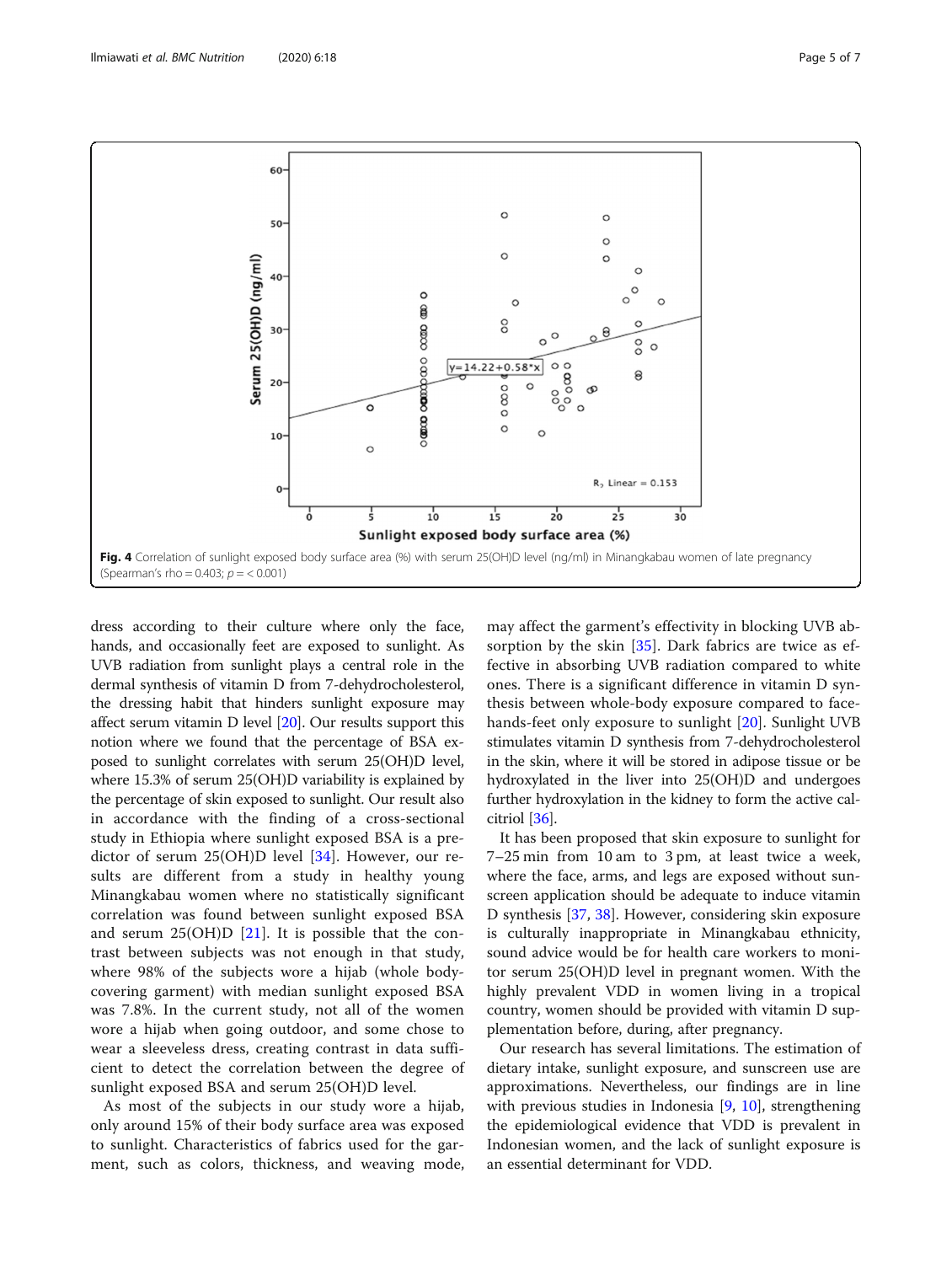# <span id="page-5-0"></span>Conclusions

Vitamin D deficiency is prevalent in late pregnancy. Since increasing skin exposure to sunlight is not culturally acceptable, pregnant Minangkabau women should be supplemented with vitamin D to mitigate this public health concern.

#### Abbreviations

BSA: Body surface area; ELISA: Enzyme-linked immunosorbent assay; UVB: Ultraviolet B; VDD: Vitamin D deficiency; 25(OH)D: 25-hydroxyvitamin D

#### Acknowledgments

The authors would like to appreciate all of the study participants. Special thanks to Ms. Lola Alviche, Ms. Rati Purwati, and Mr. Muhammad Diki Juliandi for their contribution and assistance during data collection.

#### Authors' contributions

CI was responsible for obtaining the funding, designing the study, providing feedback on data analysis, writing the manuscript, and the overall management. AO carried out the data collection, data analysis, and wrote the initial draft of the paper. AF provided suggestions for the study design and data analysis. MR provided insightful feedback on data analysis and manuscript writing. All authors read and approved the final manuscript.

#### Funding

This study was supported by a grant from Andalas University (Skim Klaster Riset Percepatan Guru Besar No.10/UN.16.17/PP.PGB/LPPM/2018) to CI. The funder had no role in the design of the study and collection, analysis, and interpretation of data and in writing the manuscript.

#### Availability of data and materials

Data from this study are available upon reasonable request to the corresponding author.

### Ethics approval and consent to participate

This study was conducted in accordance with the declaration of Helsinki. All procedures involving human subjects were approved by the Ethics Committee of Faculty of Medicine, Andalas University (No.005/KEP/FK/2019). Thorough explanation of study objectives and protocol were given 1 week before the health examinations and written informed consent was obtained from each participant.

#### Consent for publication

Not applicable.

#### Competing interests

The authors declare that they have no competing interests.

#### Author details

<sup>1</sup>Department of Pharmacology, Faculty of Medicine, Andalas University, Gedung A, Lantai 1, Main Campus Limau Manis, Pauh, PO. BOX 49, Padang, West Sumatra 25166, Indonesia. <sup>2</sup>Graduate Program of Midwifery, Faculty of Medicine, Andalas University, Padang, West Sumatra, Indonesia. <sup>3</sup>School of Midwifery, STIKes Perintis, Padang, West Sumatra, Indonesia. <sup>4</sup>Department of Obstetrics and Gynecology, Faculty of Medicine, Andalas University, Padang, West Sumatra, Indonesia. <sup>5</sup>Department of Biology, Faculty of Medicine, Andalas University, Padang, West Sumatra, Indonesia.

#### Received: 7 November 2019 Accepted: 10 March 2020 Published online: 18 May 2020

#### References

- 1. van Schoor N, Lips P. Global overview of vitamin D status. Endocrinol Metab Clin N Am. 2017;46:845–70.
- 2. Nimitphong H, Holick MF. Vitamin D status and sun exposure in Southeast Asia. Dermato-Endocrinol. 2013;5(1):34–7.
- Sempos CT, Heijboer AC, Bikle DD, Bollerslev J, Bouillon R, Brannon PM, et al. Vitamin D assays and the definition of hypovitaminosis D: results from the first international conference on controversies in vitamin D. Br J Clin Pharmacol. 2018;84:2194–207.
- 4. Holick MF, Binkley NC, Bischoff-Ferrari HA, Gordon CM, Hanley DA, Heaney RP, et al. Evaluation, treatment, and prevention of vitamin D deficiency: an Endocrine Society clinical practice guideline. J Clin Endocrinol Metab. 2011; 96:1911–30.
- Yuan Y, Liu H, Ji C, Guo X, Hu L, Wen J, et al. Association of maternal serum 25-hydroxyvitamin D concentrations in second trimester with delivery mode in a Chinese population. Int J Med Sci. 2017;14(10):1008.
- 6. Pehlivan I, Hatun S, Aydogan M, Babaoglu K, Turker G, Gokalp AS. Maternal serum vitamin D levels in the third trimester of pregnancy. Turkish J Med Sci. 2002;32(3):237–41.
- 7. Hanieh S, Ha TT, Simpson JA, Thuy TT, Khuong NC, Thoang DD, et al. Maternal vitamin D status and infant outcomes in rural Vietnam: a prospective cohort study. PLoS One. 2014. [https://doi.org/10.1371/journal.](https://doi.org/10.1371/journal.pone.0099005) [pone.0099005.](https://doi.org/10.1371/journal.pone.0099005)
- 8. Toko E, Sumba O, Daud I, Ogolla S, Majiwa M, Krisher J, et al. Maternal vitamin D status and adverse birth outcomes in children from rural Western Kenya. Nutrients. 2016;8(12):794.
- 9. Aji AS, Erwinda E, Yusrawati Y, Malik SG, Lipoeto NI. Vitamin D deficiency status and its related risk factors during early pregnancy: a cross-sectional study of pregnant Minangkabau women, Indonesia. BMC Pregnancy Childb. 2019. <https://doi.org/10.1186/s12884-019-2341-4>.
- 10. Judistiani RTD, Nirmala SA, Rahmawati M, Ghrahani R, Natalia YA, Sugianli AK, et al. Optimizing ultraviolet B radiation exposure to prevent vitamin D deficiency among pregnant women in the tropizal zone: report from cohort study on vitamin D status and its impact during pregnancy in Indonesia. BMC Pregnancy Childb. 2019. [https://doi.org/10.1186/s12884-](https://doi.org/10.1186/s12884-019-2306-7) [019-2306-7](https://doi.org/10.1186/s12884-019-2306-7).
- 11. Urrutia-Pereira M, Sole D. Deficiência de vitamina D na gravidez e o seu impacto sobre o feto, o recém-nascido e na infância. Revista Paulista de Pediatria. 2015;33(1):104–13.
- 12. Domaracki P, Sadlecki P, Odrowaz-Sypniewska G, Dzikowska E, Walentowicz P, Siodmiak J, et al. Serum 25(OH) vitamin D levels in polish women during pregnancies complicated by hypertensive disorders and gestational diabetes. Int J Mol Sci. 2016. <https://doi.org/10.3390/ijms17101574>.
- 13. Amegah AK, Klevor MK, Wagner CL. Maternal vitamin D insufficiency and risk of adverse pregnancy and birth outcomes: a systematic review and meta-analysis of longitudinal studies. PLoS One. 2017. [https://doi.org/10.](https://doi.org/10.1371/journal.pone.0173605) [1371/journal.pone.0173605](https://doi.org/10.1371/journal.pone.0173605).
- 14. Wen J, Kang C, Wang J, Cui X, Hong Q, Wang X, et al. Association of maternal serum 25-hydroxyvitamin D concentrations in second and third trimester with risk of macrosomia. Sci Rep. 2018;8(1):6169.
- 15. Van der Mei IAF, Ponsonby AL, Engelsen O, Pasco JA, McGrath JJ, Eyles DW, et al. The high prevalence of vitamin D insufficiency across Australian populations is only partly explained by season and latitude. Environ Health Perspect. 2007;115(8):1132–9.
- 16. Kimlin MG, Olds WJ, Moore MR. Location and vitamin D synthesis: is the hypothesis validated by geophysical data? J Photoch Photobio B. 2007;86(3): 234–9.
- 17. Ross AC, Taylor CL, Yaktine AL, Del Valle HB. Dietary reference intakes for calcium and vitamin D. Washington: National Academies Press; 2011. <https://doi.org/10.17226/13050>.
- 18. Nair R, Maseeh A. Vitamin D: the "sunshine" vitamin. Practising Midwife. 2012;15(9):14–6.
- 19. Lee JY, Choi JW. Estimation of regional body surface area covered by clothing. J Hum Environ Syst. 2009;12(1):35–45.
- 20. Misra M, Pacaud D, Petryk A, Collett-Solberg PF, Kappy M. Vitamin D deficiency in children and its management: review of current knowledge and recommendations. Pediatrics. 2008;122(2):398–417.
- 21. Silvia E: Analisis beberapa faktor yang berhubungan dengan kadar 25 hidroksivitamin D serum pada perempuan remaja akhir. (2019) [http://](http://scholar.unand.ac.id/43771/) [scholar.unand.ac.id/43771/](http://scholar.unand.ac.id/43771/). Accessed 1 Nov 2019.
- 22. Castell GS, Serra-Majem L, Ribas-Barba L. What and how much do we eat? 24-hour dietary recall method. Nutr Hosp. 2015;31(Supl.3):46–8.
- 23. Erhardt J, Gross R. Nutrition surveys and calculations. (2010) [http://www.](http://www.nutrisurvey.de/) [nutrisurvey.de/.](http://www.nutrisurvey.de/) Accessed 1 Aug 2019.
- 24. Kato M, Iida M, Goto Y, Kondo T, Yajima I. Sunlight exposure mediated DNA damage in young adults. Cancer Epidemiol Biomark Prev. 2011;20(8):1622–8.
- 25. D'Orazio J, Jarrett S, Amaro-Ortiz A, Scott T. UV radiation and the skin. Int J Mol Sci. 2013;14(6):12222–48.
- 26. Sachdeva S. Fitzpatrick skin typing: applications in dermatology. Indian J Dermatol Venereol Leprol. 2009;75(1):93–6.